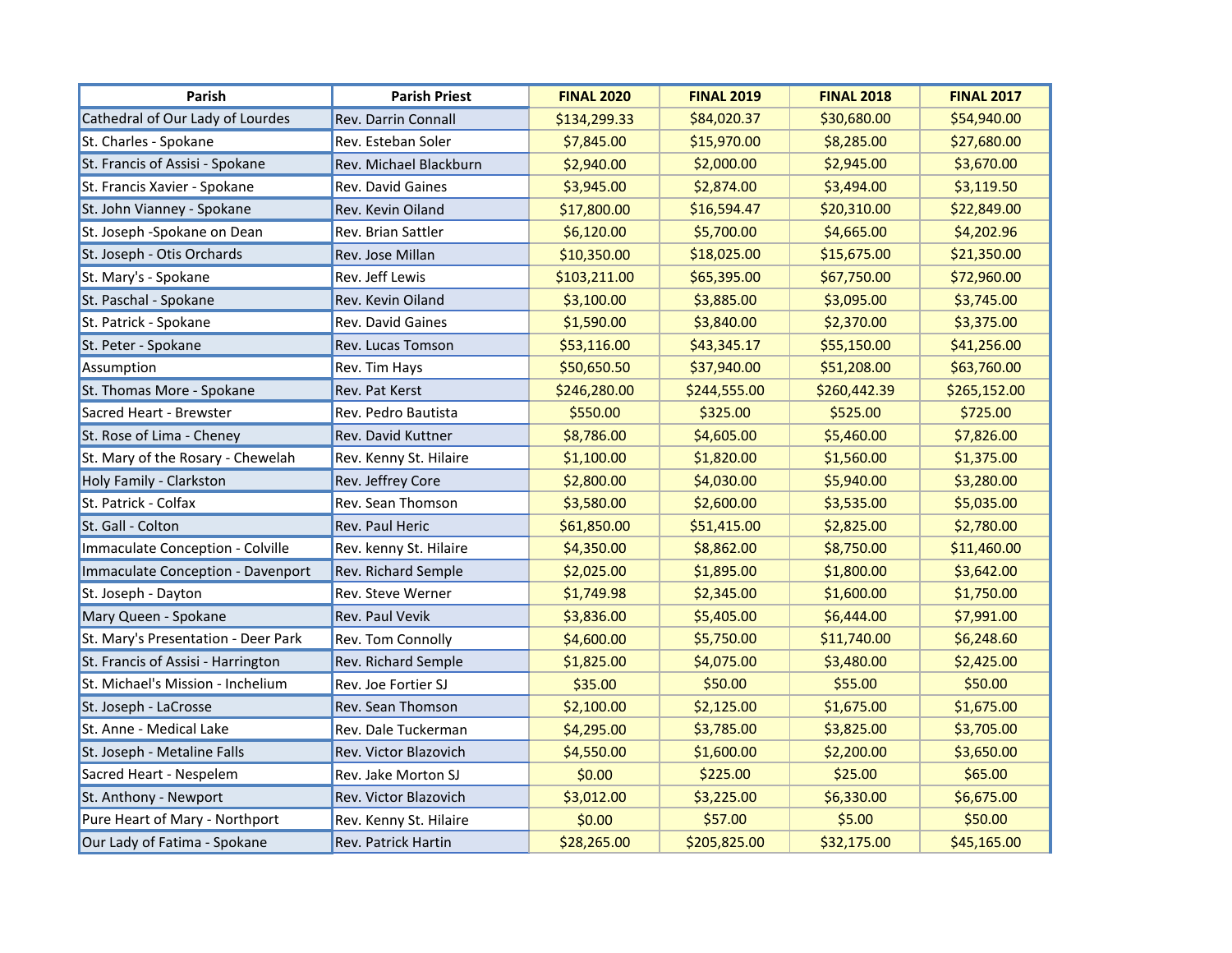| Our Lady of the Valley - Okanogan     | Rev. Luta Nsubuga           | \$1,060.00  | \$425.00    | \$1,785.00  | \$815.00    |
|---------------------------------------|-----------------------------|-------------|-------------|-------------|-------------|
| Immaculate Conception - Oroville      | Rev. Luta Nsubuga           | \$510.00    | \$430.00    | \$360.00    | \$460.00    |
| Sacred Heart - Othello                | Rev. Alejandro Zepeda       | \$1,245.00  | \$1,618.00  | \$2,330.00  | \$3,178.00  |
| St. Patrick - Pasco                   | Rev. Robert Turner          | \$3,835.00  | \$4,165.00  | \$2,485.00  | \$8,830.66  |
| Holy Rosary - Pomeroy                 | Rev. Steve Werner           | \$6,560.00  | \$1,820.00  | \$3,405.00  | \$1,180.00  |
| Sacred Heart - Pullman                | Rev. Steven Dublinski       | \$33,880.00 | \$46,995.50 | \$15,225.00 | \$19,928.00 |
| Immaculate Conception - Republic      | Rev. Kenny St. Hilaire      | \$1,067.00  | \$640.00    | \$850.00    | \$1,205.00  |
| St. Agnes - Ritzville                 | <b>Rev. Rory Pitstick</b>   | \$300.00    | \$250.00    | \$450.00    | \$975.00    |
| Holy Rosary - Rosalia                 | Rev. Michael Savelesky      | \$4,550.00  | \$3,365.00  | \$1,800.00  | \$1,560.00  |
| Mary Queen of Heaven - Sprague        | Rev. Dale Tuckerman         | \$430.00    | \$550.00    | \$100.00    | \$600.00    |
| Sacred Heart - Spokane                | Rev. Kevin Codd             | \$37,125.00 | \$31,745.00 | \$28,015.00 | \$51,805.00 |
| Sacred Heart - Springdale             | Rev. Kenny St. Hilaire      | \$0.00      | \$350.00    | \$0.00      | \$0.00      |
| Sacred Heart - Tekoa                  | Rev. David Kruse            | \$135.00    | \$190.00    | \$695.00    | \$690.00    |
| St. Genevieve - Twisp                 | Rev. Pedro Bautista-Peraza  | \$1,810.00  | \$630.00    | \$1,105.00  | \$1,465.00  |
| St. Joseph - Rockford                 | Rev. Robert McNeese         | \$5,675.00  | \$4,825.00  | \$2,200.00  | \$4,610.00  |
| Holy Ghost - Valley                   | Rev. Kenny St. Hilaire      | \$265.00    | \$1,230.00  | \$2,225.00  | \$1,270.00  |
| Assumption - Walla Walla              | <b>Rev. Matthew Nicks</b>   | \$6,935.00  | \$2,405.00  | \$2,260.00  | \$2,550.00  |
| St. Francis of Assisi - Walla Walla   | <b>Rev. Matthew Nicks</b>   | \$4,340.00  | \$600.00    | \$1,035.00  | \$2,230.00  |
| St. Patrick - Walla Walla             | <b>Rev. Matthew Nicks</b>   | \$3,373.40  | \$3,635.00  | \$4,425.00  | \$5,677.00  |
| St. Michael - Reardan                 | Rev. Dale Tuckerman         | \$575.00    | \$1,356.00  | \$2,270.00  | \$2,350.00  |
| Sacred Heart - Wilbur                 | Rev. Rory Pitstick          | \$2,400.00  | \$3,720.00  | \$2,830.00  | \$3,740.00  |
| St. Aloysius - Spokane                | Rev. Thomas Lamanna SJ      | \$95,144.00 | \$94,596.00 | \$82,945.00 | \$92,309.26 |
| St. Paul the Apostle - Eltopia        | Rev. Gustavo Ruiz-Juarez    | \$25.00     | \$875.00    | \$1,684.48  | \$3,562.82  |
| St. Boniface - Uniontown              | Rev. Paul Heric             | \$2,235.00  | \$1,940.00  | \$2,410.00  | \$1,905.00  |
| St. Vincent - Connell                 | Rev. Gustavo Ruiz-Juarez    | \$1,450.00  | \$618.00    | \$3,703.00  | \$1,312.00  |
| Sacred Heart - Kettle Falls           | Rev. kenny St. Hilaire      | \$895.00    | \$1,318.00  | \$1,225.00  | \$1,685.00  |
| Holy Rosary - Tonasket                | Rev. Luta Nsubuga           | \$30.00     | \$75.00     | \$50.00     | \$175.00    |
| St. Joseph - Colbert                  | <b>Rev. Thomas Connolly</b> | \$18,600.00 | \$14,435.00 | \$18,553.00 | \$28,515.00 |
| St. Joseph - Omak                     | Rev. Jake Morton SJ         | \$60.00     | \$90.00     | \$85.00     | \$190.00    |
| Our Lady of the Lake                  | Rev. Tim Clancy             | \$3,215.00  | \$3,105.00  | \$3,602.00  | \$2,594.00  |
| St. Ann - Spokane                     | Rev. Patrick Baraza         | \$13,475.00 | \$2,755.00  | \$2,425.00  | \$2,895.00  |
| St. Joseph - Odessa                   | <b>Rev. Rory Pitstick</b>   | \$720.00    | \$170.00    | \$220.00    | \$575.00    |
| Our Lady of Perpetual Help - St. John | Rev. Michael Savelesky      | \$1,320.00  | \$2,300.00  | \$2,918.32  | \$1,375.00  |
| St. Catherine - Oaksdale              | <b>Rev. David Kruse</b>     | \$540.00    | \$355.00    | \$645.00    | \$2,865.00  |